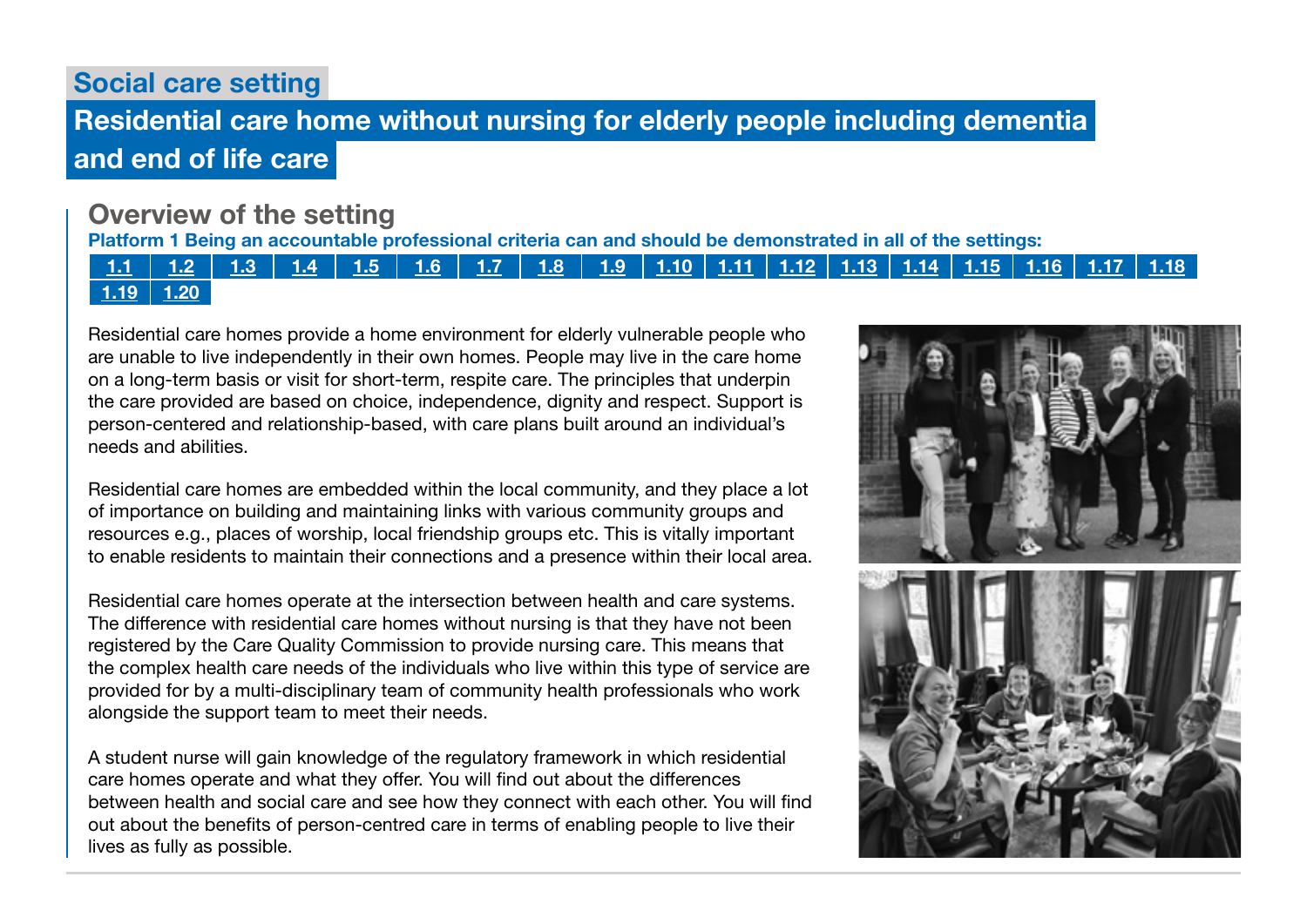You will gain experience of building relationships with residents and with other professionals that work alongside the care team. Understanding what is needed to enable a resident to feel that their life is worth living and helping them to achieve this. Working with the resident and their family to make joint decisions and to share care planning.

Finding out about how the services take part in broader initiatives and research studies that drive up standards of care e.g. Transforming care for the future, working in community based practice hubs and local excellence partnerships, and observing how they put the learning into practice.

Intergenerational working - we do various intergenerational events throughout the year, we partner up with the National Citizen Scheme for a week in the summer, we have a good relationship with a local primary school who come to visit the home and have kept in touch via Zoom throughout the pandemic. Before the pandemic we also used to host the monthly Brownie meet at the home where the children would take part in activities with the residents. We also host various events throughout the year for a local nursery. For example, we invited the nursery round to the home to take part in a 'Zoo Lab' activity.

- Insight into the ways that health and social care systems connect together.
- The regulatory and quality assurance frameworks including the differences between residential and nursing care.
- Funding arrangements in social care self funding, benefits, social services funding, CHC funding.
- Developing confidence in working within a multi-disciplinary team and the importance of good standards of communication.
- Working with families.
- Admission from home to hospital/discharge hospital to home implications of poor discharge and the negative impact on a resident's health and wellbeing.
- Improved communication/health passport manager was the lead social care representative who activity encouraged the hospitals to ioin the initiative.

### Hello my name is… Ahmina

It is not home, but it's the next best thing.

Homely, safe, home from home, we get choice, staff have time for us.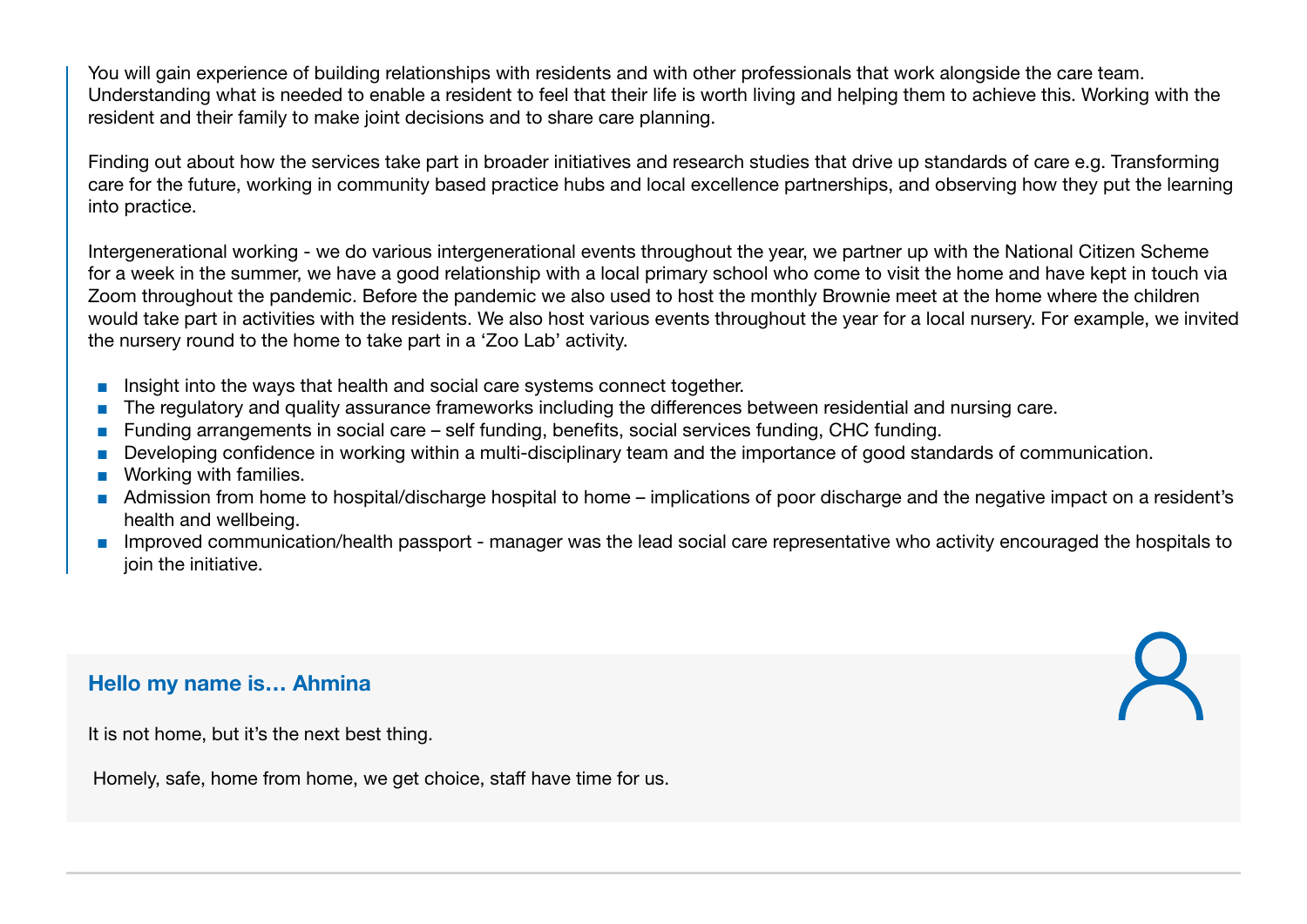### Typical staff:

Other staff that the student is likely to work alongside include:

- registered manager
- care staff
- housekeepers/kitchen staff and administration staff
- volunteers.



## Clinical skills employed in this social care environment

- risk assessments (environmental falls risks, moving and handling, medication)
- use of digital technology such as eMARS, Painchek, electronic care planning, biometric sensors
- undertaking and recording of clinical observations this started during COVID-19
- monitoring long term conditions and managing deterioration under the supervision of the district nursing teams
- ongoing monitoring MUST/Waterlow
- understanding frailty
- application of infection prevention and control
- catheterisation able to observe and take care of catheterised residents
- rehabilitation support.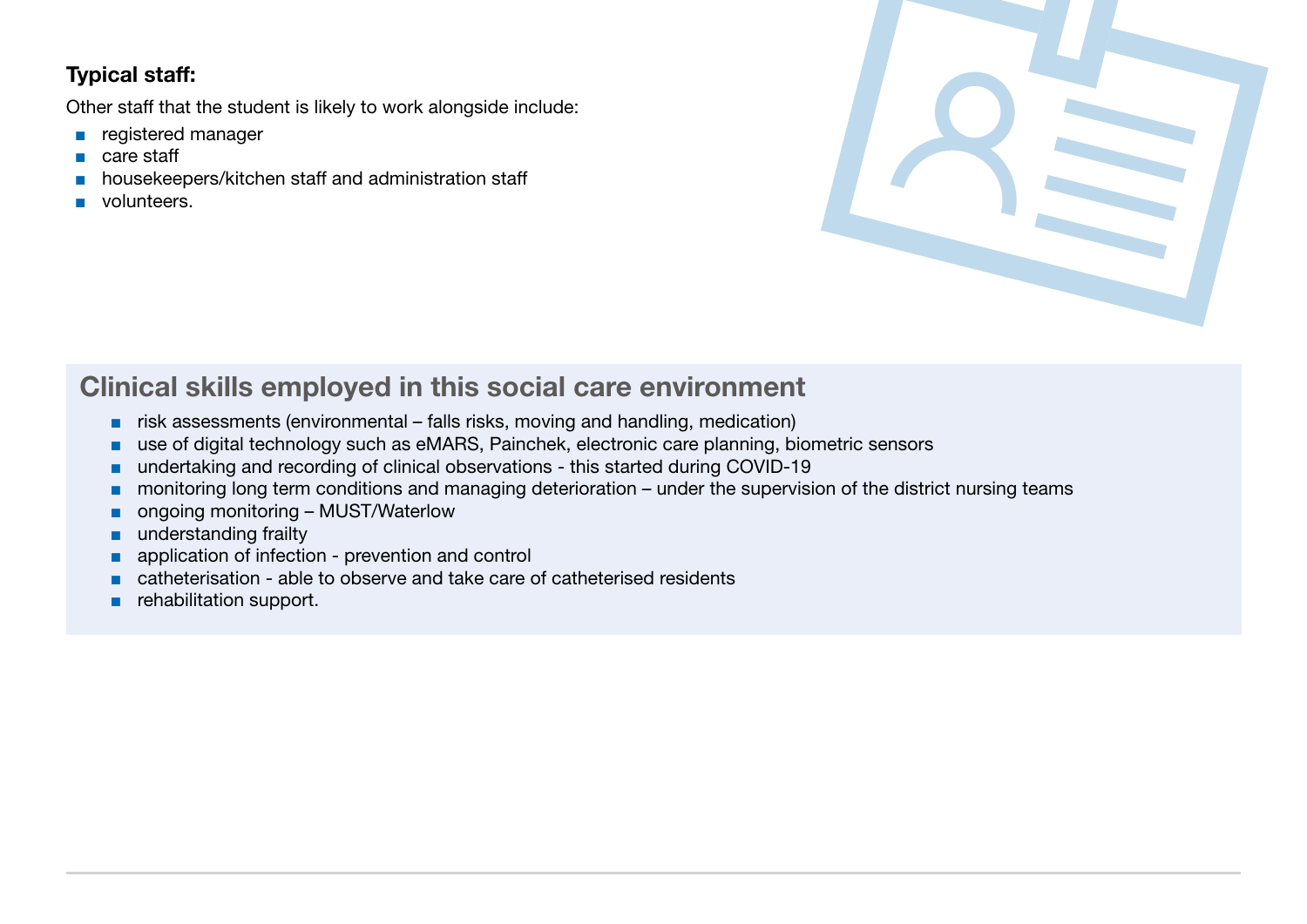## Multi-disciplinary opportunities to work with registered nurses from different fields, allied health, and other professionals



### Medical practitioner

Medical practitioners who meet the health needs of the residents.



### District nurses

District nurses who take responsibility for overseeing the health and treatment needs of residents. They are not employed by the care home but work closely with members of the care team in this task.



### Occupational therapists

Occupational therapists are not employed by the care home, however they can provide an essential service to staff and residents. They provide an independent assessment of an individual's needs, allowing them to be very specific about what the resident can and cannot do as well as the amount and type of support they need.



## Social workers

The majority of our residents will have undergone a social care assessment. By working alongside social workers, you will gain an insight into what is involved when conducting a social care assessment, what reports are required for pre-admission and aspects of the admission process. You will also learn about how social workers liaise with the local authorities at the point of admission, how they also collaborate with the local authorities and residents to support families in decision making/ care planning.